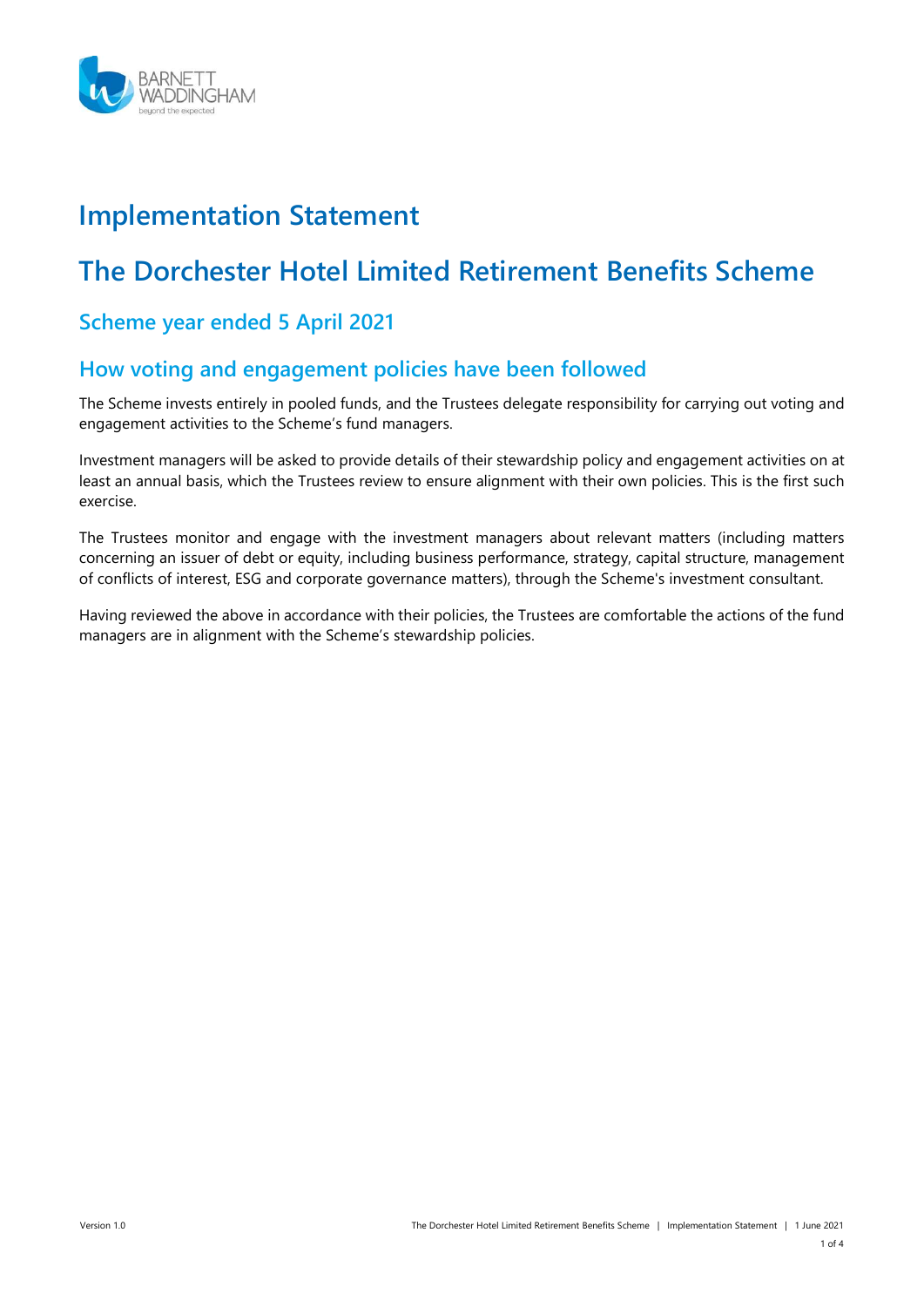

## Voting Data

| <b>Manager</b>                                                                                                                        | <b>Columbia Threadneedle Investments</b><br><b>Longview Partners</b>                                                         |                                               |  |  |
|---------------------------------------------------------------------------------------------------------------------------------------|------------------------------------------------------------------------------------------------------------------------------|-----------------------------------------------|--|--|
| <b>Fund name</b>                                                                                                                      | Threadneedle Dynamic Real Return<br>Fund                                                                                     | Longview Global Equity Fund (currency hedged) |  |  |
| <b>Structure</b>                                                                                                                      | Pooled                                                                                                                       | Pooled                                        |  |  |
| Ability to influence voting<br>behaviour of manager                                                                                   | The pooled fund structure means that there is limited scope for the Trustees to influence the<br>manager's voting behaviour. |                                               |  |  |
| <b>Number of company</b><br>meetings the manager was<br>eligible to vote at over the<br>year                                          | 358                                                                                                                          | 31                                            |  |  |
| Number of resolutions the<br>manager was eligible to<br>vote on over the year                                                         | 4659                                                                                                                         | 433                                           |  |  |
| <b>Percentage of resolutions</b><br>the manager voted on                                                                              | 98.8%                                                                                                                        | 100.0%                                        |  |  |
| <b>Percentage of resolutions</b><br>the manager abstained<br>from                                                                     | 2.4%                                                                                                                         | 0.0%                                          |  |  |
| <b>Percentage of resolutions</b><br>voted with management,<br>as a percentage of the<br>total number of<br>resolutions voted on       | 91.3%                                                                                                                        | 95.0%                                         |  |  |
| <b>Percentage of resolutions</b><br>voted against<br>management, as a<br>percentage of the total<br>number of resolutions<br>voted on | 6.3%                                                                                                                         | 6.0%                                          |  |  |
| <b>Percentage of resolutions</b><br>voted contrary to the<br>recommendation of the<br>proxy advisor                                   | Data not provided                                                                                                            | 0.0%                                          |  |  |

Source: Columbia Threadneedle and Longview Partners

There are no voting rights attached to the other assets of the Scheme, which include LDI, Cash and an Absolute Return Bond Fund. As such, there is no voting information shown for these assets.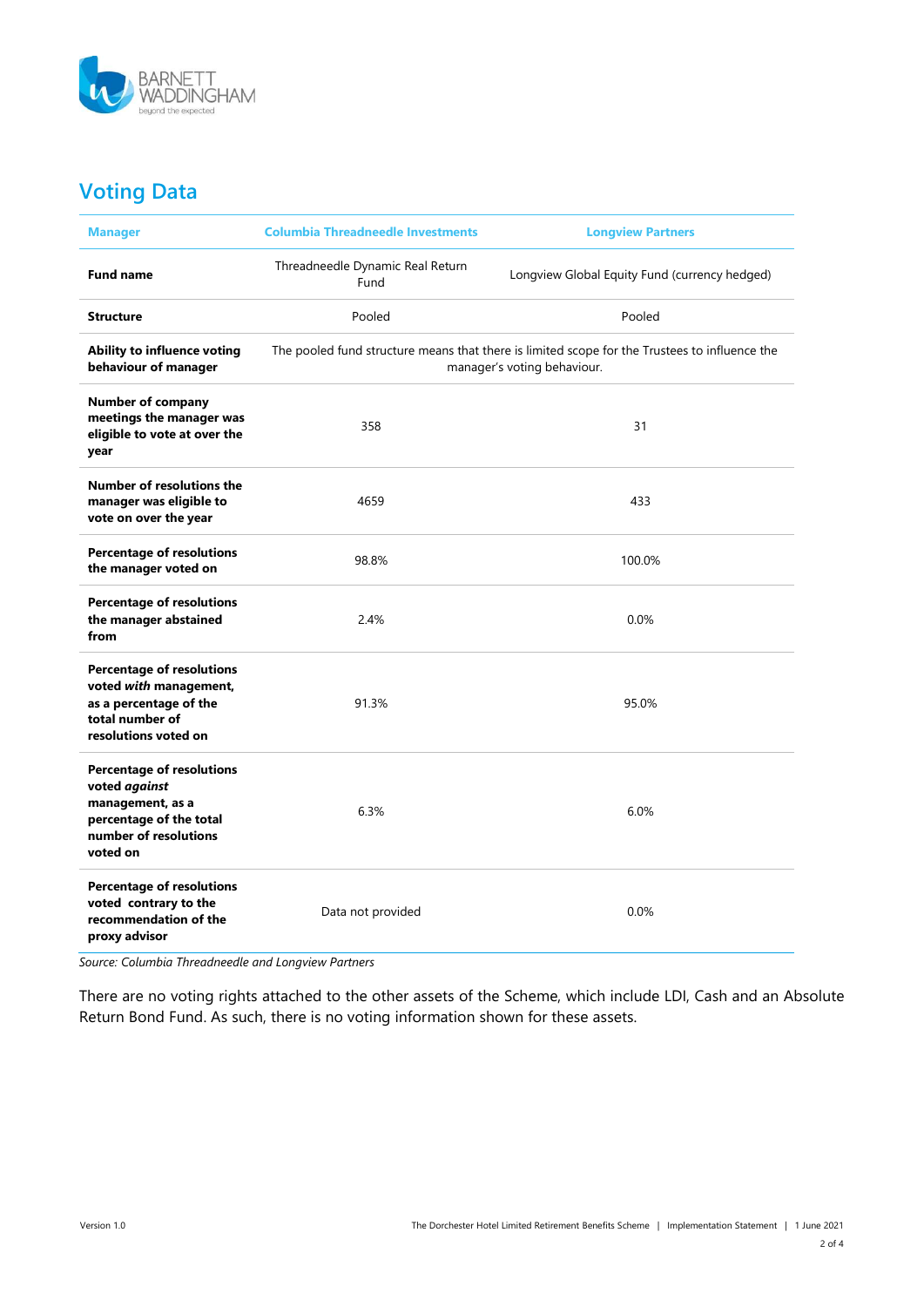

### Significant votes

For the first year of implementation statements, the Trustees have delegated to the investment managers to define what a "significant vote" is. A summary of the data they have provided is set out below.

| <b>Manager</b>                                                                                                             | <b>Columbia Threadneedle Investments</b>                                                                                                           | <b>Longview Partners</b>                                                                                                                                  |  |
|----------------------------------------------------------------------------------------------------------------------------|----------------------------------------------------------------------------------------------------------------------------------------------------|-----------------------------------------------------------------------------------------------------------------------------------------------------------|--|
| <b>Fund name</b>                                                                                                           | Threadneedle Dynamic Real Return Fund                                                                                                              | Longview Global Equity Fund (currency hedged)                                                                                                             |  |
| Company name                                                                                                               | Amazon.com, Inc.                                                                                                                                   | Arrow Electronics Inc.                                                                                                                                    |  |
| Date of vote                                                                                                               | 27 May 2020                                                                                                                                        | 26 April 2020                                                                                                                                             |  |
| <b>Approximate size of fund's</b><br>holding as at the date of the<br>vote (as % of portfolio)                             | 1.61%                                                                                                                                              | 1.0%                                                                                                                                                      |  |
| <b>Summary of the resolution</b>                                                                                           | Elect Director Thomas O. Ryder                                                                                                                     | Advisory Vote on Executive Compensation                                                                                                                   |  |
| How the manager voted                                                                                                      | Against                                                                                                                                            | Against                                                                                                                                                   |  |
| If the vote was against<br>management, did the<br>manager communicate their<br>intent to the company ahead<br>of the vote? | <b>No</b>                                                                                                                                          | Yes. In April 2020, Longview engaged with<br>Arrow Electronics on a peer group change<br>introduced by Longview's proxy voting provider<br>(Glass Lewis). |  |
| <b>Rationale for the voting</b><br>decision                                                                                | Director is an affiliate serving on a key<br>committee.                                                                                            | Pay and performance disconnect.                                                                                                                           |  |
| <b>Outcome of the vote</b>                                                                                                 | Pass                                                                                                                                               | Information not provided.                                                                                                                                 |  |
| Implications of the outcome                                                                                                | Active stewardship (engagement and voting)<br>continues to form an integral part of Columbia<br>Threadneedle's research and investment<br>process. | Information not provided.                                                                                                                                 |  |
| Criteria on which the vote is<br>considered "sianificant"                                                                  | Vote against management                                                                                                                            | Longview voted against management and >15%<br>of total votes were against management                                                                      |  |